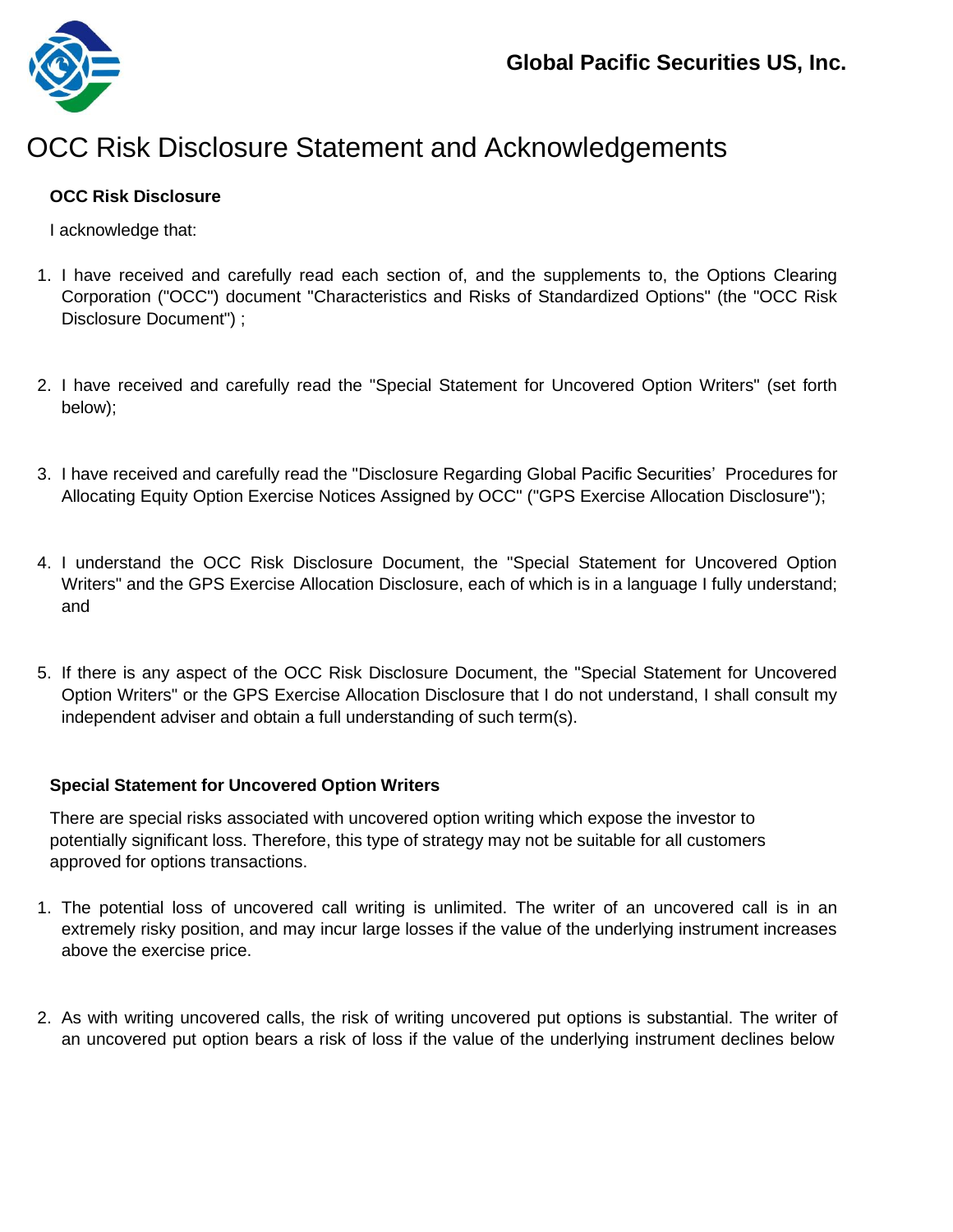the exercise price. Such loss could be substantial if there is a significant decline in the value of the underlying instrument.

- 3. Uncovered option writing is thus suitable only for the knowledgeable investor who understands the risks, has the financial capacity and willingness to incur potentially substantial losses, and has sufficient liquid assets to meet applicable margin requirements. In this regard, if the value of the underlying instrument moves against an uncovered writer's options position, the investor's broker may request significant additional margin payments. If an investor does not make such margin payments, the broker may liquidate stock or options positions in the investor's account, with little or no prior notice in accordance with the investor's margin agreement.
- 4. For combination writing, where the investor writes both a put and a call on the same underlying instrument, the potential risk is unlimited.
- 5. If a secondary market in options were to become unavailable, investors could not engage in closing transactions, and an option writer would remain obligated until expiration or assignment.
- 6. The writer of an American-style option is subject to being assigned an exercise at any time after he has written the option until the option expires. By contrast, the writer of a European-style option is subject to exercise assignment only during the exercise period.

NOTE: It is expected that you will read the booklet entitled CHARACTERISTICS AND RISKS OF STANDARDIZED OPTIONS available from your broker. In particular your attention is directed to the chapter entitled Risks of Buying and Writing Options. This statement is not intended to enumerate all of the risks entailed in writing uncovered options.

## **Risks of Trading Equity Options and Terms and Conditions for Trading Equity Options**

Customers trading equity options understand and agree to the following:

- 1. Customer understands that trading equity options is highly speculative in nature and involves a high degree of risk.
- 2. Customer acknowledges that Customer has read and fully understands (a) the current Options Clearing Corporation ("OCC") disclosure document "Characteristics and Risks of Standardized Options" (the "OCC Document") and (b) the "Special Statement for Uncovered Option Writers." Customer agrees to seek clarification of any term, condition or risk contained in either of these documents prior to making such acknowledgment to GPS.
- 3. Customer is financially able to undertake the risks associated with trading equity options and withstand any losses incurred in connection with such trading (including the total loss of premiums paid by Customer for long put and call options, margin requirements for short put and call options, and transaction costs).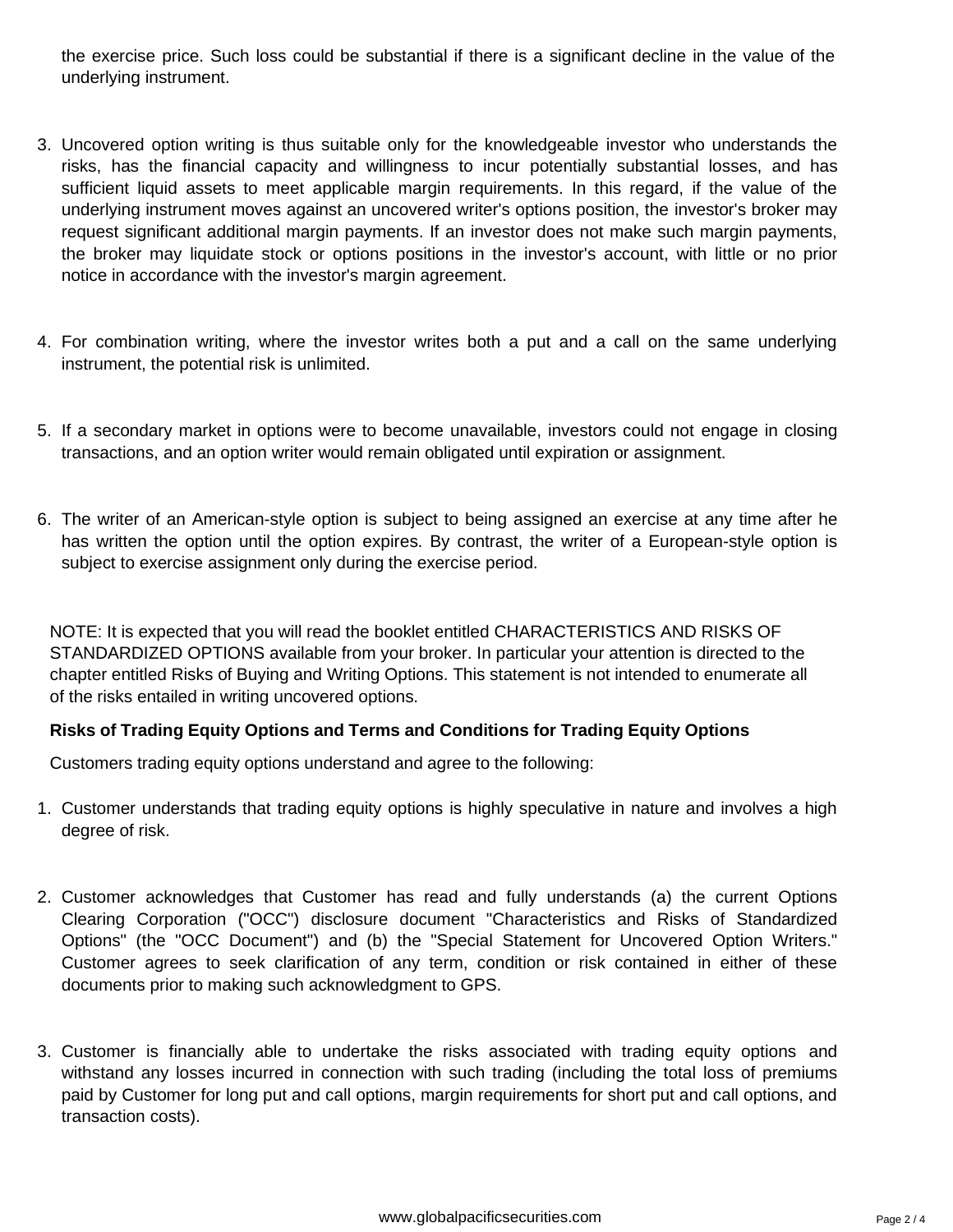- 4. Among the risks Customer acknowledges are: (a) option contracts are traded for a specified period of time and have no value after expiration; (b) trading halts in the underlying security, or other trading conditions (for example, volatility, liquidity, systems failures) may cause the trading market for an option (or all options) to be unavailable, in which case, the holder or writer of an option would not be able to engage in a closing transaction and an option writer would remain obligated until expiration or assignment.
- 5. The GPS System is an electronic system and is, therefore, subject to unavailability. Customer represents that it has alternate trading arrangements for the placement of Customer's orders and shall use such arrangements in the event that the GPS System becomes unavailable. Although the GPS System is designed to perform certain automatic functions, GPS does not warrant that the GPS System will perform as it is designed to, and GPS will not have any liability to Customer for losses or damages which result from such failures of performance or unavailability. Subject to the foregoing, Customer acknowledges that the GPS System is designed to automatically liquidate Customer positions if Customer's account equity is not sufficient to meet margin requirements.
- 6. Customer has reviewed and understands the applicable margin requirements for trading equity options.
- 7. Each equity option transaction entered into is subject to the rules and regulations of the Securities & Exchange Commission ("SEC"), the Financial Industry Regulatory Authority ("FINRA"), the OCC, the self-regulatory organizations that regulate GPS and, the relevant options exchanges. Customer is aware of and agrees to be bound by the rules applicable to the trading of options contracts promulgated by the SEC, FINRA, the OCC and the self-regulatory organizations that regulate GPS and the relevant options exchanges.
- 8. Equity options traded in the US are issued by the OCC.
- 9. Customer is aware of and agrees not to, alone or in concert with others, exceed the position and exercise limits imposed by FINRA or by other exchange rules and regulations, including but not limited to FINRA Rules 2360(b)(3) and (4).
- 10. With certain exceptions, GPS will not execute a Customer order to purchase an equity option if Customer does not have equity in its account at least equal to the full purchase price of a put or call option(equity options may not be purchased on margin).
- 11. Customer shall comply with GPS margin requirements in connection with Customer's sale of put and call options.
- 12. Customers who wish to exercise an option on a particular trading day acknowledge that they must provide specific, written instructions to GPS using the procedure specified on the GPS website before the Close Out Deadline specified. Customer further acknowledges that, absent receipt of such